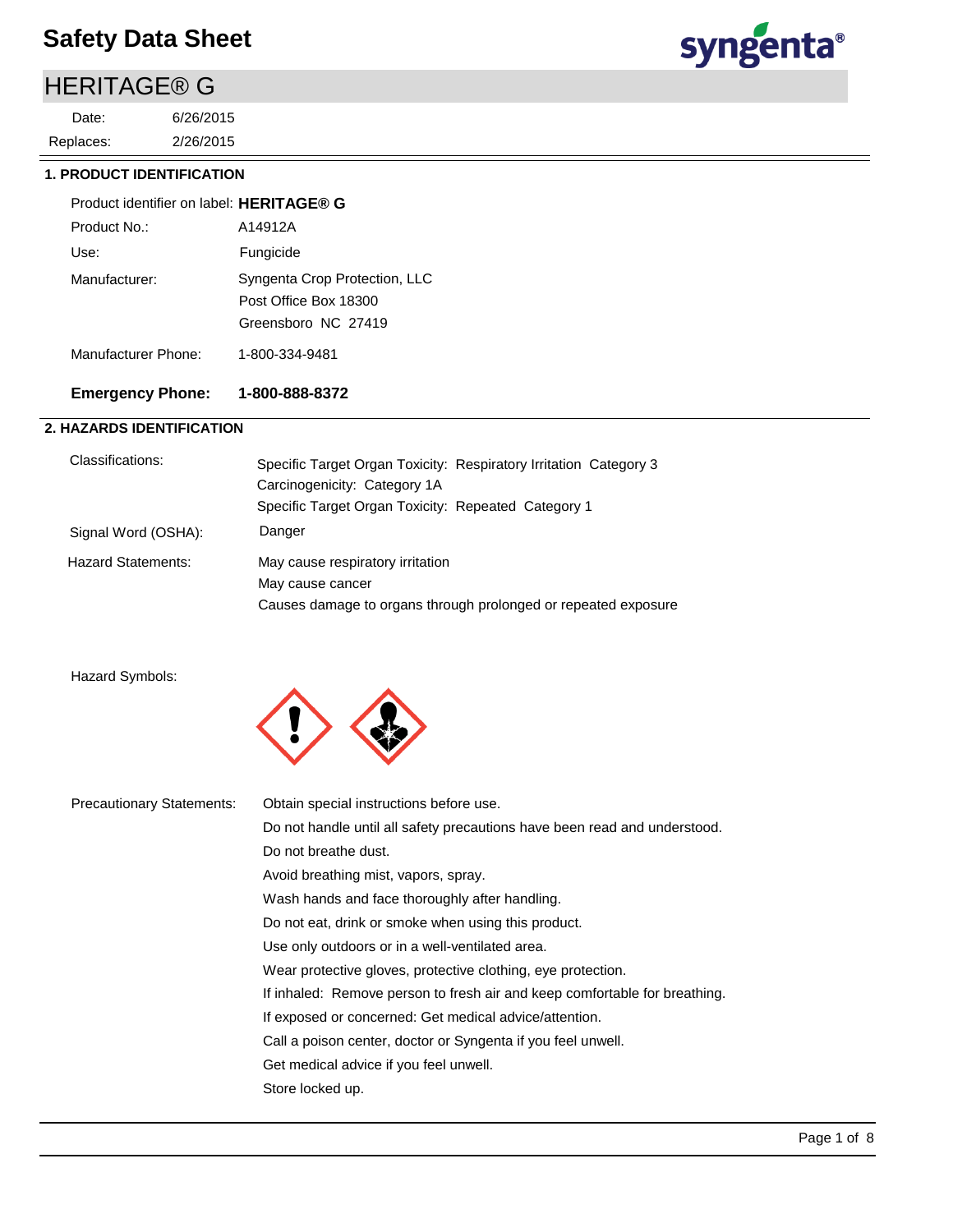

## HERITAGE® G

2/26/2015 6/26/2015 Replaces: Date:

Dispose of contents and container in accordance with local regulations.

Other Hazard Statements: May form combustible dust concentrations in air.

### **3. COMPOSITION/INFORMATION ON INGREDIENTS**

| <b>Chemical Name</b>                                                                   | Common Name                                 | <b>CAS Number</b> | Concentration       |
|----------------------------------------------------------------------------------------|---------------------------------------------|-------------------|---------------------|
| Crystalline Silica, Quartz and Cristobalite                                            | Crystalline Silica, Quartz and Cristobalite | 14808-60-7        | <b>Trade Secret</b> |
| Limestone (Dolomitic)                                                                  | Limestone (Dolomitic)                       | 16389-88-1        | <b>Trade Secret</b> |
| Wood Dust                                                                              | Wood Dust                                   | Not Applicable    | Trade Secret        |
| Other ingredients                                                                      | Other ingredients                           | Trade Secret      | 99.69%              |
| Methyl (E)-2-{2-[6-(2-<br>cyanophenoxy)pyrimidin-4-yloxy]phenyl}-3-<br>methoxyacrylate | Azoxystrobin                                | 131860-33-8       | 0.31%               |

Ingredients not precisely identified are proprietary or non-hazardous. Values are not product specifications.

### **4. FIRST AID MEASURES**

Have the product container, label or Safety Data Sheet with you when calling Syngenta (800-888-8372), a poison contol center or doctor, or going for treatment.

| 8372 or by a poison control center or doctor. Do not give anything by mouth to an unconscious person. |  |
|-------------------------------------------------------------------------------------------------------|--|
|                                                                                                       |  |

- If in eyes: Hold eye open and rinse slowly and gently with water for 15-20 minutes. Remove contact lenses, if present, after 5 minutes, then continue rinsing eye. Call Syngenta (800-888-8372), a poison control center or doctor for treatment advice. Eye Contact:
- If on skin or clothing: Take off contaminated clothing. Rinse skin immediately with plenty of water for 15-20 minutes. Call Syngenta (800-888-8372), a poison control center or doctor for treatment advice. Skin Contact:
- If inhaled: Move person to fresh air. If person is not breathing, call 911 or an ambulance, then give artificial respiration, preferably mouth-to-mouth if possible. Call Syngenta (800-888-8372), a poison control center or doctor for further treatment advice. Inhalation:

Most important symptoms/effects:

Respiratory irritation

Indication of immediate medical attention and special treatment needed:

There is no specific antidote if this product is ingested.

Treat symptomatically.

### **5. FIRE FIGHTING MEASURES**

Suitable (and unsuitable) extinguishing media:

Use dry chemical, foam or CO2 extinguishing media. If water is used to fight fire, dike and collect runoff.

Specific Hazards:

During a fire, irritating and possibly toxic gases may be generated by thermal decomposition or combustion.

Special protective equipment and precautions for firefighters:

Wear full protective clothing and self-contained breathing apparatus. Evacuate nonessential personnel from the area to prevent human exposure to fire, smoke, fumes or products of combustion.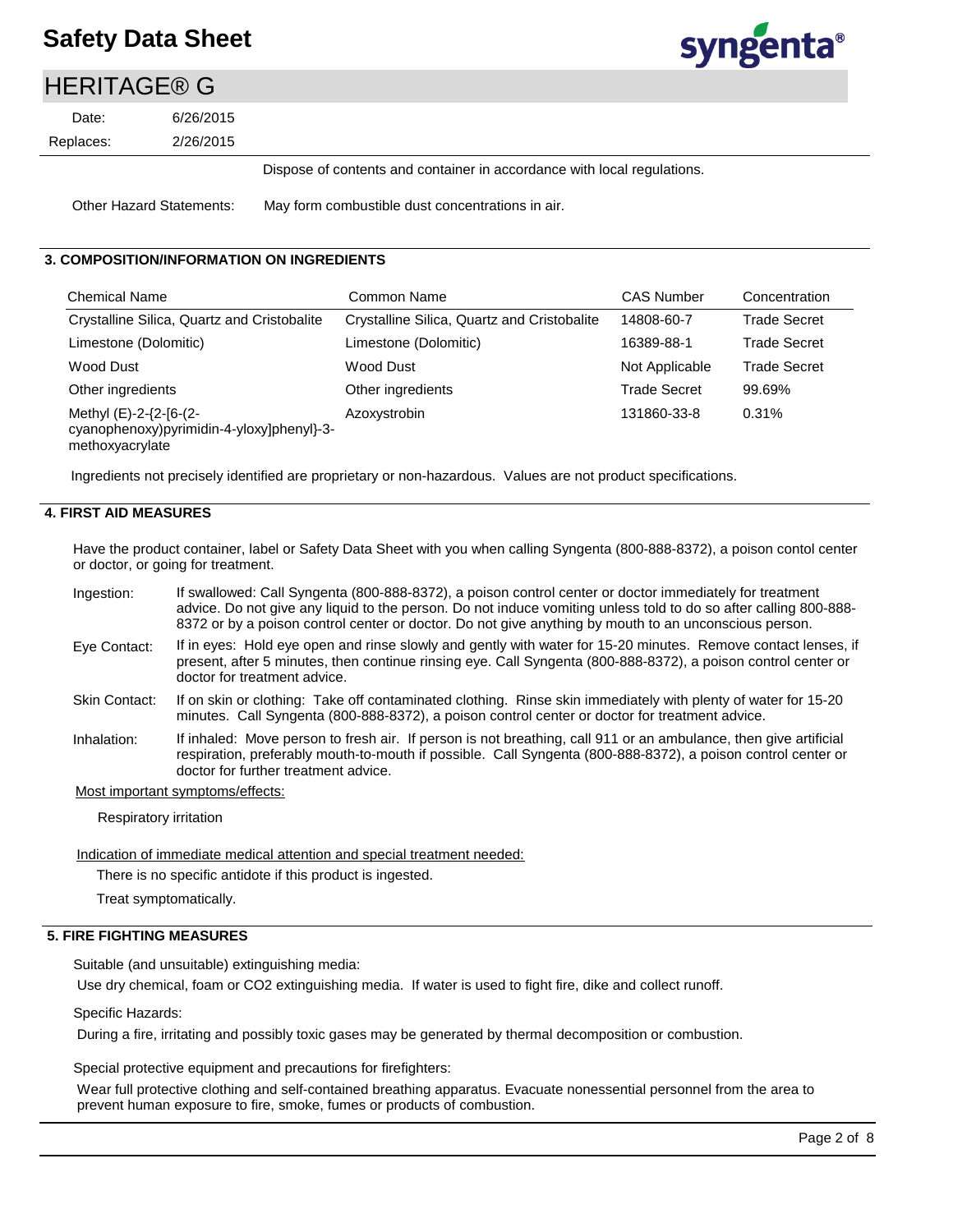## **HERITAGE® G**

2/26/2015 6/26/2015 Replaces: Date:



### **6. ACCIDENTAL RELEASE MEASURES**

Personal precautions, protective equipment, and emergency procedures: Follow exposure controls/personal protection outlined in Section 8.

Methods and materials for containment and cleaning up:

Control the spill at its source. Contain the spill to prevent from spreading or contaminating soil or from entering sewage and drainage systems or any body of water. Clean up spills immediately, observing precautions outlined in Section 8. Sweep up material and place in a compatible disposal container. Scrub area with hard water detergent (e.g. commercial products such as Tide, Joy, Spic and Span). Pick up wash liquid with additional absorbent and place into compatible disposal container. Once all material is cleaned up and placed in a disposal container, seal container and arrange for disposition.

### **7. HANDLING AND STORAGE**

Precautions for safe handling:

Store the material in a well-ventilated, secure area out of reach of children and domestic animals. Do not store food, beverages or tobacco products in the storage area. Prevent eating, drinking, tobacco use, and cosmetic application in areas where there is a potential for exposure to the material. Wash thoroughly with soap and water after handling.

Conditions for safe storage, including any incompatibilities:

Store locked up.

### **8. EXPOSURE CONTROLS/PERSONAL PROTECTION**

### **THE FOLLOWING RECOMMENDATIONS FOR EXPOSURE CONTROLS/PERSONAL PROTECTION ARE INTENDED FOR THE MANUFACTURE, FORMULATION AND PACKAGING OF THIS PRODUCT.**

### **FOR COMMERCIAL APPLICATIONS AND/OR ON-FARM APPLICATIONS CONSULT THE PRODUCT LABEL.**

### Occupational Exposure Limits:

| <b>Chemical Name</b>                           | <b>OSHA PEL</b>                                       | <b>ACGIH TLV</b>                              | Other                                      | Source         |
|------------------------------------------------|-------------------------------------------------------|-----------------------------------------------|--------------------------------------------|----------------|
| Crystalline Silica, Quartz and<br>Cristobalite | 10 mg/m <sup>3</sup> /(%SiO2+2)<br>(respirable dust)  | $0.025 \text{ mg/m}^3$<br>(respirable silica) | $0.05 \text{ mg/m}^3$<br>(respirable dust) | <b>NIOSH</b>   |
| Limestone (Dolomitic)                          | 15 mg/m $3$ TWA                                       | 10 $mq/m3 TWA$                                | 10 $mq/m3 TWA$                             | <b>NIOSH</b>   |
| Wood Dust                                      | 15 mg/m <sup>3</sup> TWA (total), 5<br>$mg/m3$ (resp) | 1 mg/m <sup>3</sup> TWA<br>(inhalable dust)   | 1 mg/m <sup>3</sup> TWA (REL)              | <b>NIOSH</b>   |
| Other ingredients                              | Not Applicable                                        | Not Applicable                                | Not Applicable                             | Not Applicable |
| Azoxystrobin                                   | Not Established                                       | Not Established                               | 4 mg/m <sup>3</sup> TWA                    | Syngenta       |

### Appropriate engineering controls:

Use effective engineering controls to comply with occupational exposure limits (if applicable).

### Individual protection measures:

### Ingestion:

Prevent eating, drinking, tobacco usage and cosmetic application in areas where there is a potential for exposure to the material. Wash thoroughly with soap and water after handling.

### Eye Contact:

Where eye contact is likely, use dust-proof chemical goggles.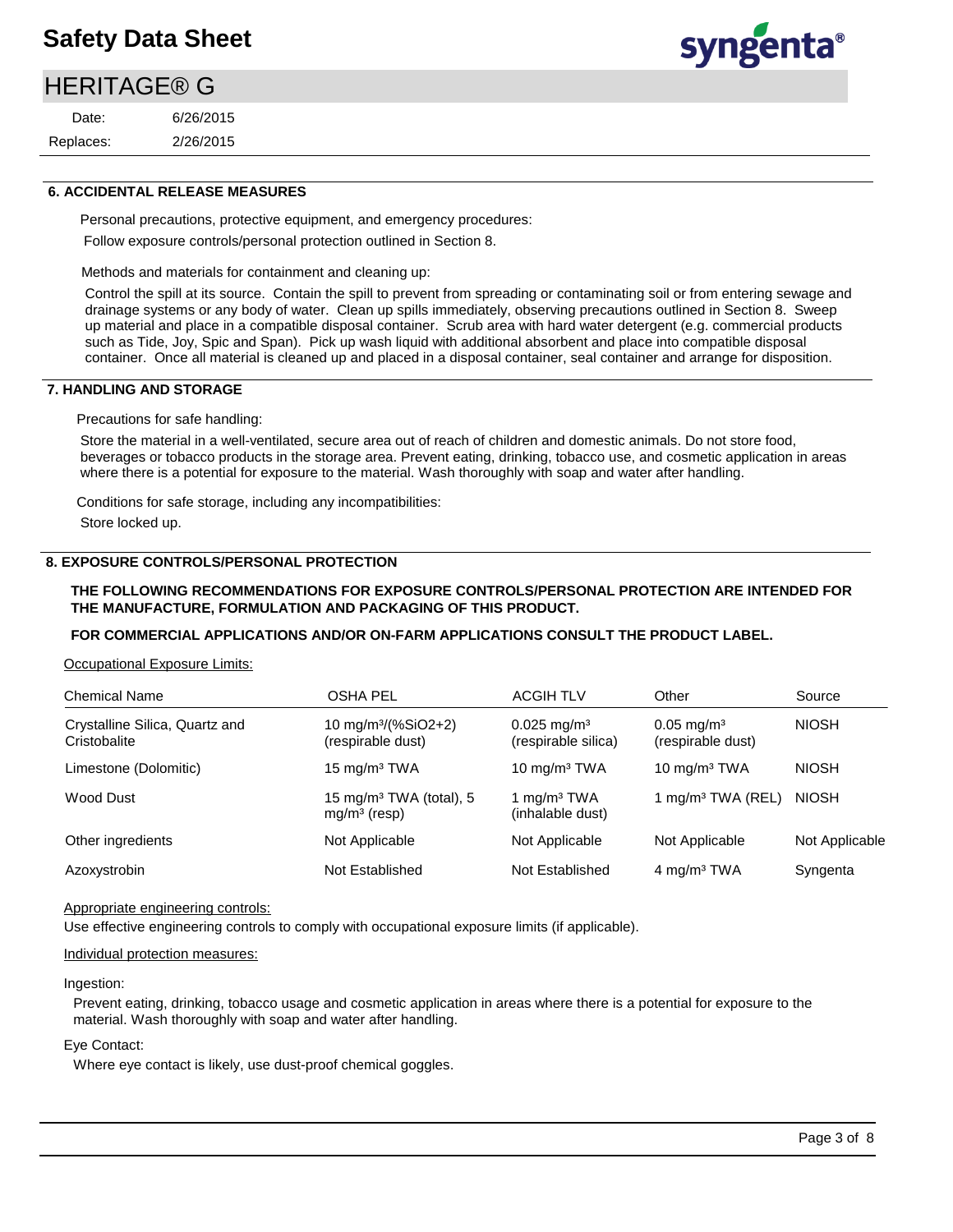### 2/26/2015 6/26/2015 Replaces: Date: **HERITAGE® G**



Skin Contact:

Where contact is likely, wear chemical-resistant gloves (such as barrier laminate, butyl rubber, nitrile rubber, neoprene rubber, natural rubber, polyethylene, polyvinyl chloride [PVC] or Viton), coveralls, socks and chemical-resistant footwear.

Inhalation:

A particulate filter respirator may be necessary until effective engineering controls are installed to comply with occupational exposure limits. Use NIOSH certified respirator with any N, R, P or HE filter. Use a self-contained breathing apparatus in cases of emergency spills, when exposure levels are unknown, or under any circumstances where air-purifying respirators may not provide adequate protection.

### **9. PHYSICAL AND CHEMICAL PROPERTIES**

| Appearance: Brown solid                                         |
|-----------------------------------------------------------------|
| Odor: Ester                                                     |
| Odor Threshold: Not Available                                   |
| pH: 6.3 (1%)                                                    |
| Melting point/freezing point: Not Available                     |
| Initial boiling point and boiling range: Not Applicable         |
| Flash Point (Test Method):<br>Not Available                     |
| Flammable Limits (% in Air): Not Available                      |
| Not Available<br>Flammability:                                  |
| Vapor Pressure: Azoxystrobin 8.25 x 10(-13) mmHg @ 68°F (20°C)  |
| Vapor Density: Not Available                                    |
| Relative Density: 0.89 - 0.91 g/ml                              |
| Solubility (ies): Azoxystrobin<br>6 mg/l in water @ 68°F (20°C) |
| Partition coefficient: n-octanol/water: Not Available           |
| Autoignition Temperature: Not a self-heating substance.         |
| Decomposition Temperature: Not Available                        |
| Viscosity: Not Available                                        |
| Other: None                                                     |
|                                                                 |

### **10. STABILITY AND REACTIVITY**

Incompatible materials: Possibility of hazardous reactions: Will not occur. Chemical stability: Stable under normal use and storage conditions. Hazardous Decomposition Products: None known. Reactivity: Not reactive. Conditions to Avoid: None known. None known.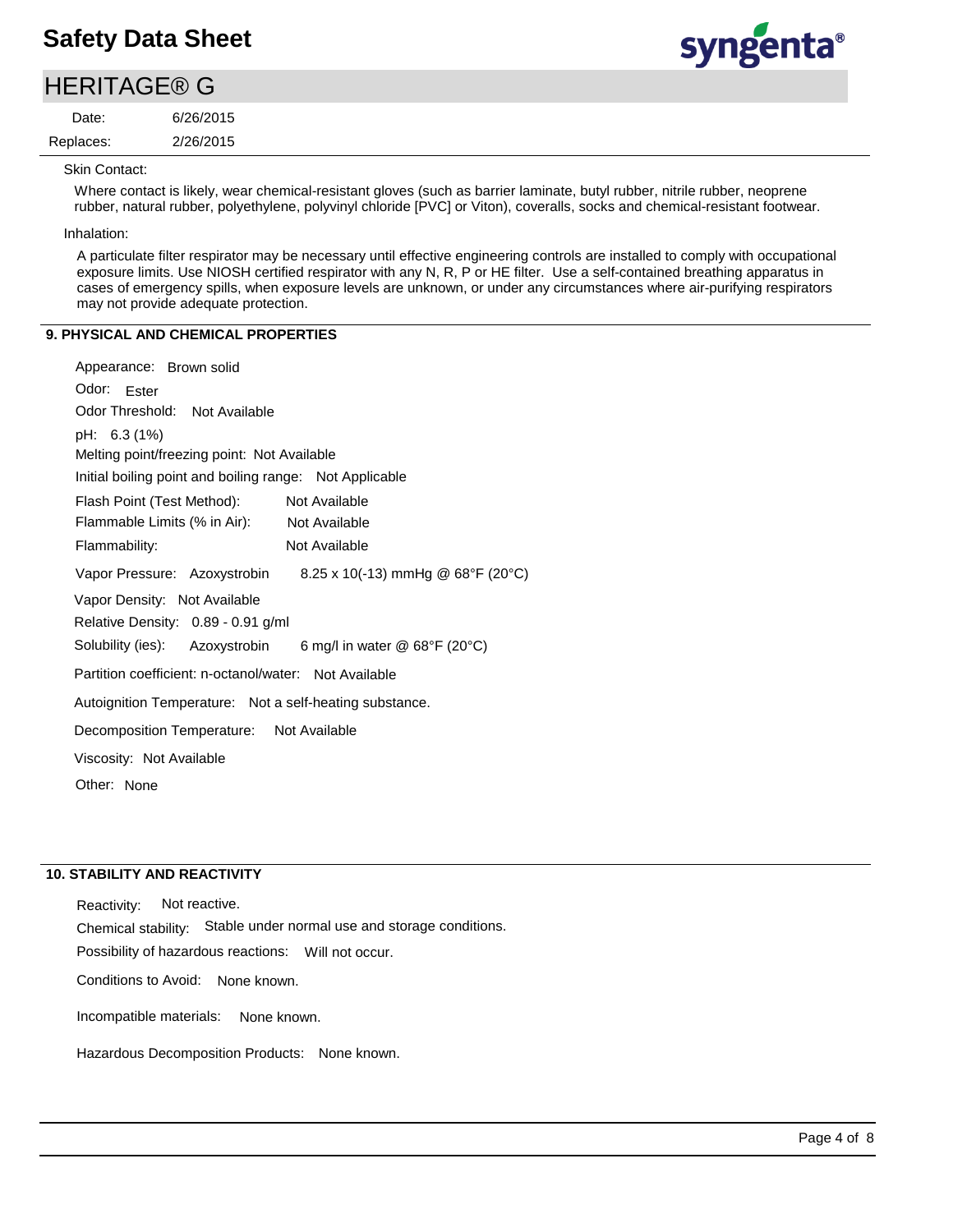## **HERITAGE® G**

2/26/2015 6/26/2015 Replaces: Date:

# syngenta®

### **Health effects information**

Likely routes of exposure: Dermal, Inhalation

Symptoms of exposure: Respiratory irritation

Delayed, immediate and chronic effects of exposure: Possible carcinogenicity, Respiratory irritation

### Numerical measures of toxicity (acute toxicity/irritation studies (finished product))

| Ingestion:                 | Oral (LD50 Female Rat):       | > 5000 mg/kg body weight |
|----------------------------|-------------------------------|--------------------------|
| Dermal:                    | Dermal (LD50 Rabbit) :        | > 5050 mg/kg body weight |
| Inhalation:                | Inhalation (LC50 Rat):        | Not Available            |
| Eye Contact:               | Minimally Irritating (Rabbit) |                          |
| Skin Contact:              | Non-Irritating (Rabbit)       |                          |
| <b>Skin Sensitization:</b> | Not a Sensitizer (Guinea Pig) |                          |

### Reproductive/Developmental Effects

Azoxystrobin : Did not show reproductive toxicity effects in animal experiments.

### Chronic/Subchronic Toxicity Studies

Azoxystrobin : No adverse effect has been observed in chronic toxicity tests.

### **Carcinogenicity**

Azoxystrobin : Did not show carcinogenic effects in animal experiments.

| <b>Chemical Name</b>                                                                  | NTP/IARC/OSHA Carcinogen |
|---------------------------------------------------------------------------------------|--------------------------|
| Crystalline Silica, Quartz and Cristobalite                                           | IARC 1: ACGIH A2         |
| Limestone (Dolomitic)                                                                 | No                       |
| Wood Dust                                                                             | <b>IARC Group 1</b>      |
| Other ingredients                                                                     | No                       |
| Methyl (E)-2-{2-[6-(2-cyanophenoxy)pyrimidin- No<br>4-yloxy]phenyl}-3-methoxyacrylate |                          |
| Other Toxicity Information                                                            |                          |

None

### Toxicity of Other Components

Crystalline Silica, Quartz and Cristobalite

Chronic inhalation exposure to crystalline silica is known to cause silicosis and pulmonary fibrosis in humans. Experimental animals exposed to crystalline silica developed respiratory tract cancers.

### Limestone (Dolomitic)

Results in skin irritation with a sensitizing (allergic) reaction.

### Other ingredients

Not Applicable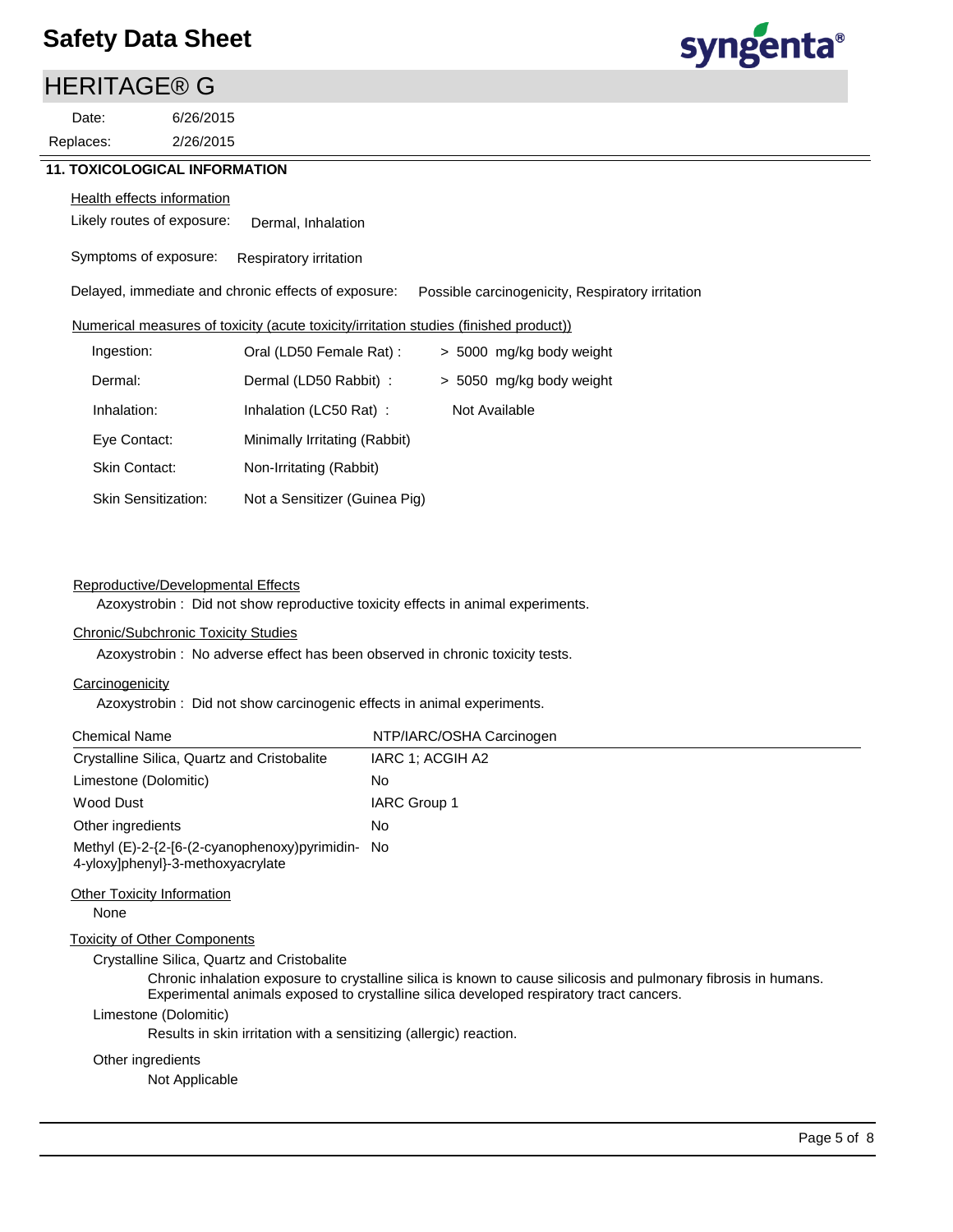6/26/2015

## **HERITAGE® G**

Date:

2/26/2015 Replaces:

### Wood Dust

Wood dust may cause mechanical irritation to the eye. Wood dust of certain species can elicit allergic contact dermatitis in sensitized individuals. Inhalation of wood dust may cause obstruction in nasal passages. May cause respiratory tract irritation.

| <b>Target Organs</b>                            |                                              |
|-------------------------------------------------|----------------------------------------------|
| Active Ingredients                              |                                              |
| Azoxystrobin :                                  | Liver                                        |
| Inert Ingredients                               |                                              |
| Crystalline Silica, Quartz and<br>Cristobalite: | <b>Respiratory tract</b>                     |
| Limestone (Dolomitic):                          | Skin                                         |
| Other ingredients:                              | Not Applicable                               |
| Wood Dust:                                      | Eye, skin, nasal passages, respiratory tract |
|                                                 |                                              |

### **12. ECOLOGICAL INFORMATION**

Eco-Acute Toxicity

Azoxystrobin :

Fish (Rainbow Trout) 96-hour LC50 470 ppb

Green Algae 5-day EC50 106 ppb

Invertebrate (Water Flea) 48-hour EC50 259 ppb

Bird (Mallard Duck) 14-day LD50 > 250 mg/kg

### Environmental Fate

Azoxystrobin :

The information presented here is for the active ingredient, azoxystrobin.

Low bioaccumulation potential. Not persistent in soil. Stable in water. Moderate mobility in soil. Sinks in water (after 24 h).

### **13. DISPOSAL CONSIDERATIONS**

### Disposal:

Do not reuse product containers. Dispose of product containers, waste containers, and residues according to local, state, and federal health and environmental regulations.

Characteristic Waste: Not Applicable Listed Waste: Not Applicable

### **14. TRANSPORT INFORMATION**

DOT Classification Ground Transport - NAFTA Not regulated **Comments** Water Transport (IMDG) - International Proper Shipping Name: Environmentally Hazardous Substance, Solid, N.O.S. (Azoxystrobin), Marine Pollutant Hazard Class: Class 9 Identification Number: UN 3077 Packing Group: PG III

syngenta®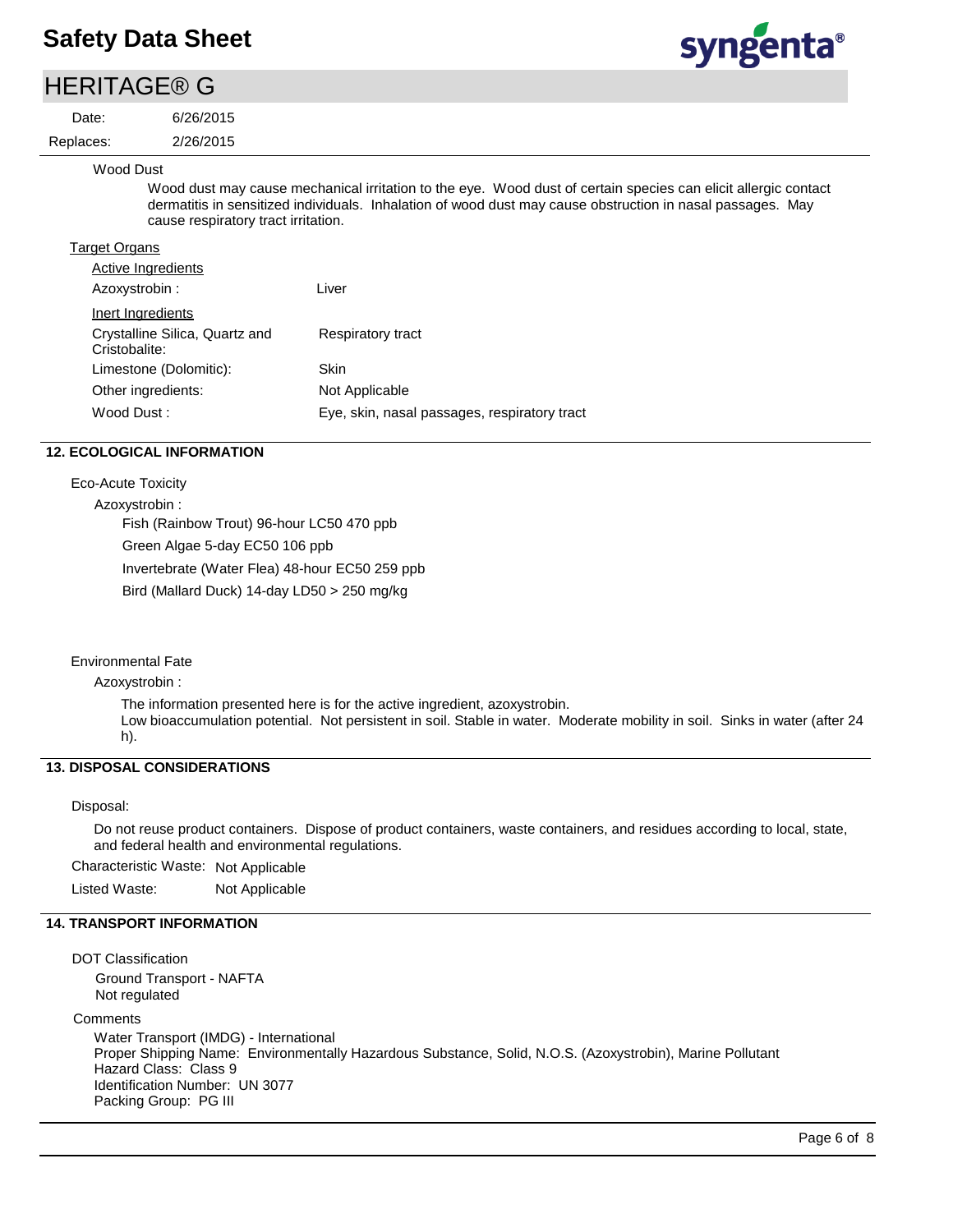# syngenta®

### 2/26/2015 6/26/2015 Replaces: Date: **HERITAGE® G**

Air Transport - International Proper Shipping Name: Environmentally Hazardous Substance, Solid, N.O.S. (Azoxystrobin) Hazard Class: Class 9 Identification Number: UN 3077 Packing Group: PG III Note: This product is currently not regulated for airfreight within the NAFTA region. However, effective 01/01/2011 the above classification must be used.

European Road/Rail (ADR/RID) Proper Shipping Name: Environmentally Hazardous Substance, Solid, N.O.S. (Azoxystrobin) Hazard Class: Class 9 Identification Number: UN 3077 Packing Group: PG III

### **15. REGULATORY INFORMATION**

### Pesticide Registration:

This chemical is a pesticide product registered by the Environmental Protection Agency and is subject to certain labeling requirements under federal pesticide law. These requirements differ from the classification criteria and hazard information required for safety data sheets, and for workplace labels of non-pesticide chemicals. Following is the hazard information as required on the pesticide label:

Caution: Harmful if swallowed. Harmful if absorbed through skin. Harmful if inhaled. Causes moderate eye irritation. Avoid contact with skin, eyes or clothing. Avoid breathing dust. Wash thoroughly with soap and water after handling and before eating, drinking, chewing gum, using tobacco or using the toilet.

EPA Registration Number(s):

100-1323

EPCRA SARA Title III Classification:

Section 311/312 Hazard Classes: Acute Health Hazard

Section 313 Toxic Chemicals: None

California Proposition 65:

This product contains a chemical known to the State of California to cause cancer.

CERCLA/SARA 304 Reportable Quantity (RQ):

None

RCRA Hazardous Waste Classification (40 CFR 261):

Not Applicable

TSCA Status:

Exempt from TSCA, subject to FIFRA

### **16. OTHER INFORMATION**